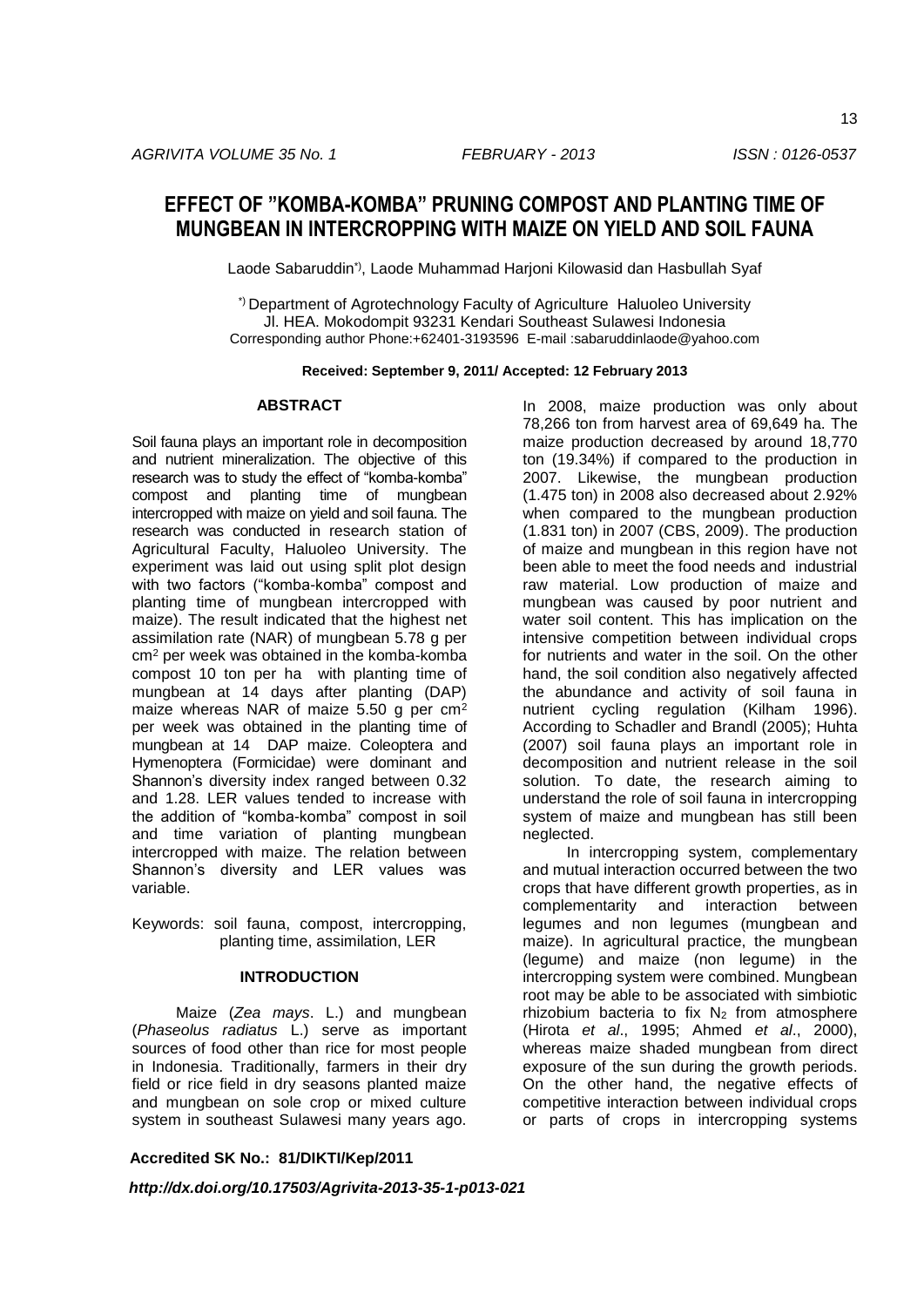Laode Sabaruddin *et al.: Effect of "Komba-Komba" Pruning Compost………………………………………………………*

always occurs in the utilization of nutrients, water, light, and space to grow. Subsequently, individual yield of each crop planted could decrease.

One approach to solving the aforementioned problems is to use organic matter. The organic matter applied to agricultural lands functions as nutrient sources, substrate for microbes, and food resources for soil fauna and soil conditioner (Brady and Neil, 2008). The "Komba-komba" (*Chromolaena odorata*) is the most dominant in fallow vegetation and spreads widely in Southeast Sulawesi (Karimuna, 2000). In this region, the *C. odorata* was mostly known as "komba-komba" as termed by local people. Biomass of C. *odorata* is commonly used as organic matter to improve soil fertility (Chandrasjekar and Gajanna, 1996). Tian *et al*. (1999) also reported that organic matter of *C. odorata* biomass could increase nutrient availability in soil because there was low-activity clay. Suntoro *et al*. (2001) showed that decomposition product of *C. odorata* biomass could change P and K concentration level in soil solution. Sabaruddin *et al*. (2008) represented that biomass "komba-komba" compost plays an important role in the supply of nutrients for plant growth and food sources needed by the soil fauna. The releasing process of ensential nutrient including N and P which bound in organic matter occurs through eating activity and modifications of soil environment by soil fauna (Coleman, 2008).

Conceptual basis used in this study is that "komba-komba" compost is a source of energy to increase the abundance and activity of soil fauna in the transformation of nutrients while delayed planting time is to keep the period of active growth of the two crops that are intercropped not occur simultaneously. So the combination of two treatments was able to increase the production of all two crops planted in intercropping system. The objective of this research was to study the effect "komba komba" compost and planting time of mungbean intercropped with maize on yield and yield components and the characteristics of soil fauna community.

## **MATERIALS AND METHODS**

The research was conducted in research station of Agricultural Faculty, Haluoleo University, Kampus Hijau Anduonohu Kendari in five months from August to December, 2008. The location of the research was at an altitude of 25 m above sea level with geographic coordinate 4˚ 00' 46" SL; 122˚ 31' 06" EM.

The experiment was arranged with splitplot design which consisted of two factors: "komba-komba" pruning compost and delayed planting time of mungbean intercropped with maize. The dose of "Komba-komba" pruning compost was treated as a main plot consistsing of two levels, i.e. 6.25 kg per plot equal 5 ton per ha and 12.5 kg per plot equal 10 ton per ha. The delayed planting time of mungbean intercropped with maize was treated as sub-plot consisting of three levels, i.e. mungbean and maize planted together relatively at the same time with planting time of mungbean at 7 and 14 DAP maize.

## **Land Preparation, Treatment Application and Field Maintenance**

Before planting, the land was cleared from grass, remaining plant roots and all other materials.Tillage was done by using a hoe which included cleansing, destruction of soil masses, scarifying and land leveling. The tillage was aimed to control weeds, improve soil porosity, nutrient absorption and the air in the soil so that the root system could develop more freely. The further step was making the experimental plots, each of which was made in 5 m x 2.5 m with the space of 30 cm between plots. All Komba-Komba compost obtained from the vicinity of the experiment

All "komba-komba" compost obtained from the vicinity of the experiment. The kombakomba materials were cut into pieces in  $2 - 3$ cm in length by using parang knife. Pieces of "komba-komba" pruning were loaded into a sack, and then composted for one month. Compost treatment of "komba-komba" pruning was approximated with values C/N ratio < 20 in dried air condition applied with dispersed way on the plot experiment surface. After two weeks, compost treatment application was treated as sub plot. Maize and mungbean were planted with the space of 75 cm x 40 cm 37.5 cm x 30 cm both in intercropping and sole crop.

Urea fertilizer (125 g per plot) equal to 100 kg per ha, 188 g per plot of SP-36 equal to 150 kg per ha, and 94 g per plot of KCI equal to 75 kg per ha were applied. Application of anorganic fertilizer was given by distributing it evenly over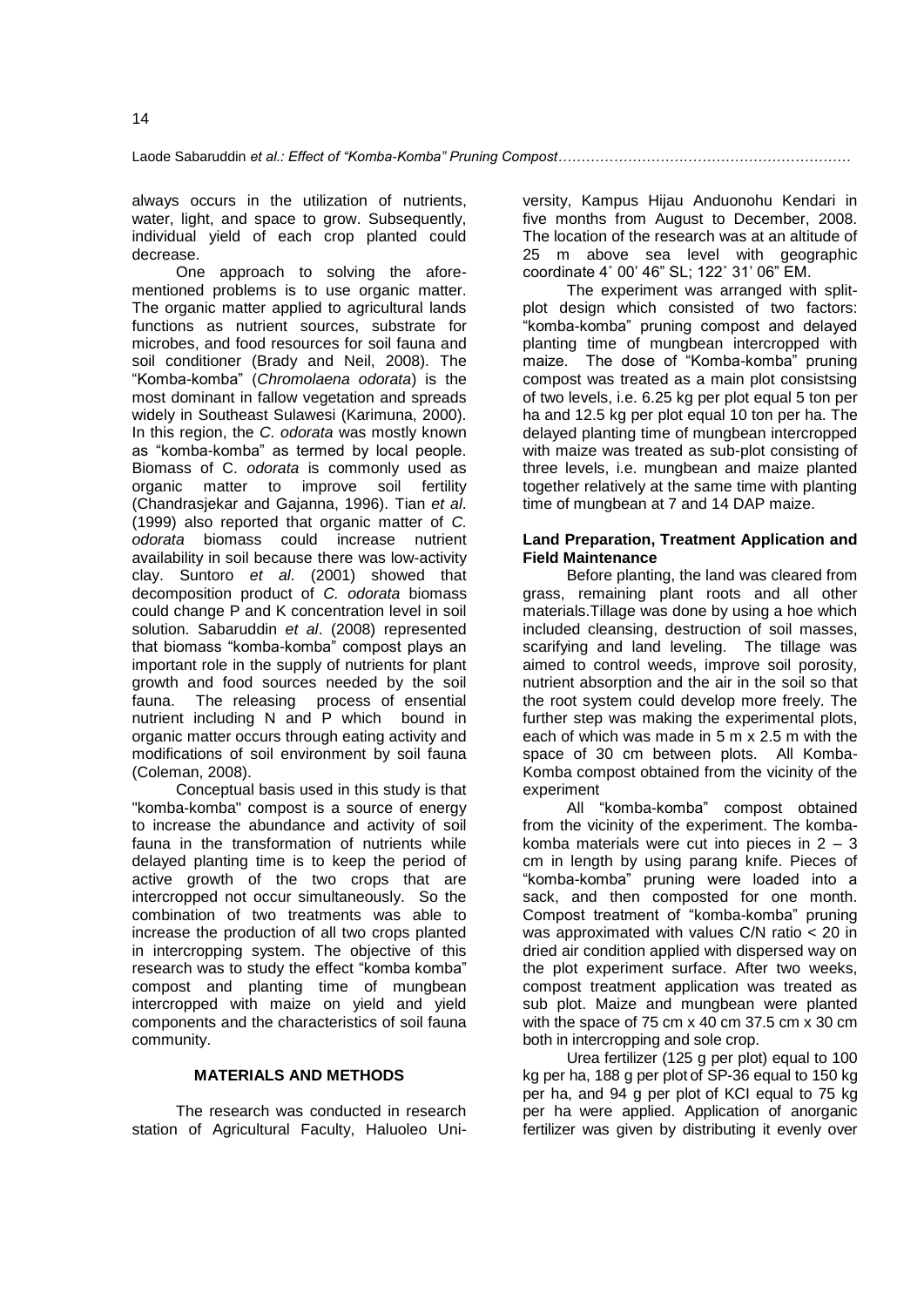the surfaces of the plots. As much as 50 kg per ha urea was applied twice during the experiment, where it was given at beginning of maize planting and the remaining 50 kg per ha was given after the three weeks old of maize. Other anorganic fertilizer dosage consisting SP-36 and KCl was applied together with urea at beginning of maize planting. The application of anorganic fertilizers at beginning of maize planting involved strip method.

The maintenance includes weeding sprinkling. Weeding is done manually by using a hoe, intended that the plant does not compete with weeds for water and nutrient utilization. The supply of water by sprinkling was done on each plot equal to 6 mm, unless it rained. The sprinkling is done after ten days of crops grow in order for the crops get better performance.

## **Data Collection and Analysis**

### **Plant Growth**

Values of shoot-root ratio, net assimilation rate, relative growth rate, 100 grain weight of maize and 1,000 grain weight of mungbean with 14% water content, yield of maize and mungbean (t per ha), land equivalent ratio (LER) and diversity index of soil fauna communities were measured. All parts of crop material were dried at temperature 80°C for 72 hours in oven. Maize and mungbean plant dry weight was determined after harvest. Shoot root ratio and net assimilation rate were determined at 42 and 52 days for maize and at 28 and 42 for mungbean. The calculation of shoot root ratio (SRR) from crop species and time sampling was based on the formula by Sitompul and Guritno (1995):

rootdry weight(g)  $SRR = \frac{\text{shootdry weight}(g)}{}$ 

Net assimilation rate (NAR) was calculated from all crop species and time sampling is based on the formula by Gardner *et al*. (1991):

NAR 
$$
(1-2)
$$
 =  $\frac{W_2 - W_1}{t_2 - t_1} \times \frac{\ln A_2 - \ln A_1}{A_2 - A_1}$  (gper cm<sup>2</sup> per week)

 $\sim$ 

where :

NAR (1-2) : net assimilation rate between first and second observation;  $W_1$  and  $W_2$ represent dry weight crop (g) in the first and second observation, respectively;

A<sub>1</sub> and A<sub>2</sub>: leaf area (cm<sup>2</sup>) in the first and second observation, respectively;  $t_1$  and  $t_2$ represent the crop age (week) in the first and second observation, respectively

Land Equivalent Ratio (LER) was calculated based on the following formula by Hirota *et al*. (1995); and Baldy and Stigter (1997); Ciftci *et al*. (2006):

$$
\text{LER} = \sum \frac{Y_{j,i}}{Y_{j,s}}
$$

Where:

 $Y_{i,i}$  = the crop yield in intercropping;

 $Y_{i,s}$  = represents the crop yield in sole cropping

## **Soil Fauna Community Characteristic**

Soil sampling was sampled from center of each plot using metal frame in 15 cm x 10 cm x 20 cm in the final experiment period. Soil fauna was removed from soil core with *Barlese Tullgren Funnel*. The extraction of soil fauna was done in 7-day period with the assistance of 40 watt lamp. The soil fauna was sized in the bottle containing 70% alcohol connected to funnel under terminal then it was collected by using hand sorting method. Identification of soil fauna was conducted under the microscope in 40x magnification to count the number of individuals of each taxon.

Shannon's diversity index of soil fauna communities was calculated using equation by Camargo (2008):

$$
H' = -\sum_{i=1}^{s} p_i \ln p_i \text{ and } p_i = \frac{n_i}{N}
$$

Where:<br> $H' =$ 

Shannon's diversity index;

*n<sup>i</sup>* = individual number *i*th taxon:

 $N =$  total individual number of all taxon; and S is total taxon number.

## **Statistical Analysis**

Effect of treatment on all variables of crop performance was statistically analysed with ANOVA, and the Least Significant Difference (LSD) method (p<0.05) was used to evaluate differences between cropping system means. Descriptive analysis was used to describe variation in abundance and diversity of soil fauna among treatments.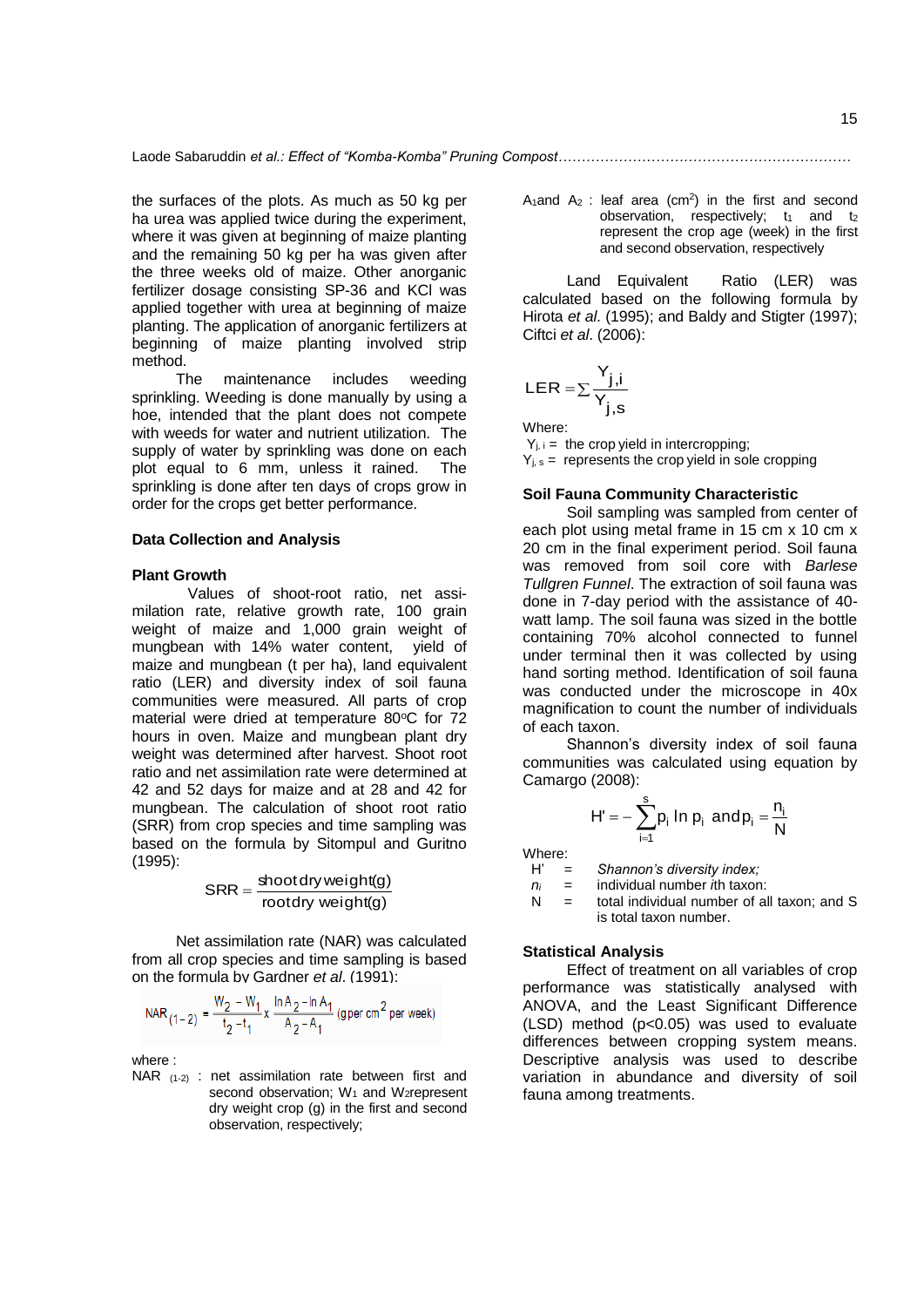Laode Sabaruddin *et al.: Effect of "Komba-Komba" Pruning Compost………………………………………………………*

## **RESULTS AND DISCUSSION**

#### **Shoot Root Ratio**

The shoot root ratio can be used to explain photosynthate flow in plant tissues during their development. It was found that interaction effect between "komba-komba" compost and planting time of mungbean intercropped with maize produced shoot root ratio of all crop. Planting time of mungbean effect on shoot root ratio of maize crop at 56 days after planting (DAP) was significant (Table 1).

The highest shoot root ratio of maize was 8.63, was obtained in mungbean and maize planted at the same time, while the lowest value 7.30 was obtained in the planting of mungbean 14 DAP maize. It indicates that the active growth of maize and mungbean not occur at the same time. Chance of intense competition to water and nutrient resources between mungbean and maize can occur if the active growth of the two crops occurs at simultaneously. Maize can benefit from mungbean to increase the growth rate in shoot during the vegetative phase. In this phase, maize can obtain nitrogen transformation process bound in the soil biomass including dead roots and nodules of mungbean. Planting time of mungbean at 14 DAP maize eliminated intense competition over water and nutrient absorption. Such an intense competition between two crops during their active growth

occurred at the same time as those crops needed lots of water and nutrient to supply their growth (Clement *et al*., 1992; Ahmed *et al*., 2000).

The effect of planting time of mungbean intercropped with maize showed no significant effect on shoot root ratio of mungbean. Such a phenomenon was caused by silt fraction dominance and low fertility level in the soil of the experiment station. Consequently root system of mungbean could not develop, and therefore root ability to obtain water and nutrient for their shoot growth became limited. Marschner (1997) said that composition of soil fraction particle directly influenced soil water holding capacity (SWHC), cation exchange capacity (CEC), porosities, infiltration, aeration, and indirectly root development, water and nutrient uptake activity from soil for the production of photosynthate in the shoot part of crop. Generally, soil containing most silt fraction particle had nutrient retention capacity and water holding capacity lower than soil containing most clay fraction particle. Likewise, in soil, the mungbean is supposed to keep energy in root part to take water and nutrient directly to deeper soil layers. In other words, low rainfall and high evapotranspiration are factors which reduce soil water content level triggering compaction. Thus, mungbean root could not penetrate the soil under this experiment condition.

Table 1. Mean of shoot root ratio of maize after 56 days according to planting time of mungbean in intercropping system with maize

| Komba-komba compost<br>dosage | <b>Mungbean and maize</b><br>planted at same time | <b>Planting mungbean</b><br>7 DAP maize | <b>Planting mungbean</b><br>14 DAP maize |  |
|-------------------------------|---------------------------------------------------|-----------------------------------------|------------------------------------------|--|
| 5 ton per ha                  | 9.57                                              | 8.78                                    | 7.68                                     |  |
| 10 ton per ha                 | 7.69                                              | 7.89                                    | 6.93                                     |  |
| LSD $0.05 = 1.04$             | 8.63 <sup>b</sup>                                 | 8.33 <sup>ab</sup>                      | $7.30^{\rm a}$                           |  |

Remarks = number followed by same letter are not significantly different at 95% test level.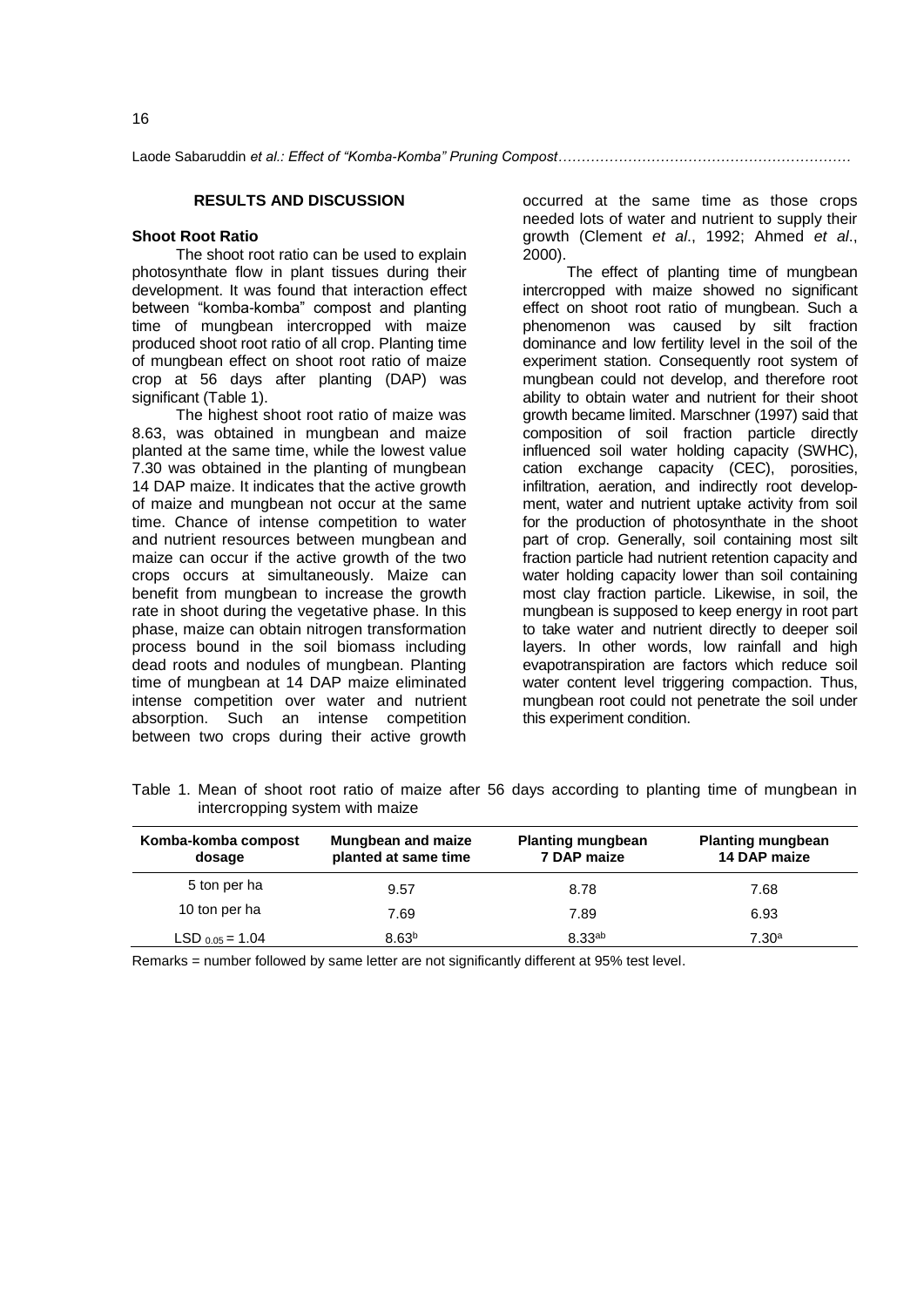### **Net Assimilation Rate**

Net assimilation rate was used as one of all indicators of plant growth to explain leaf ability in producing total dry weight for a unit leaf area in units of time. This result found that the effect of planting time of mungbean intercropped with maize on net assimilation rate of maize was significant (Table 2).

The highest NAR value of maize 5.5 g per cm<sup>2</sup> per week occur in delay planting mungbean 14 DAP maize and it was significantly different compared to mungbean and maize planted at the same time (p<0.05). Highest NAR values in this treatment were triggered by strongly related plant condition to the plants' net assimilation rate. The leaves of a crop unshaded by their neighbouring plant canopy were exposed to sunlight which increased their NAR. Bilman (2001) stated that NAR was related to the strength of light intensity which was received on each unit of a leaf area index of the crop.

The interaction effect between "kombakomba" compost and planting time of mungbean intercropped with maize on NAR of mungbean

crop was significant. Interaction effect on NAR of mungbean is presented in Table 3.

Maize crop ranging from 42 to 56 periods after growing stayed in generative phase development, where, in this period, mungbean was in its active growth stage. This stage of mungbean was indicated from its maximum leaf area index. It was expected that the maize obtained most nitrogen from soil solution derived from nitrogen mineralization process contributed from dead root and nodules rich with nitrogen. Nitrogen released into soil solution became available to be taken by maize roots for increasing their biomass in dry weight form.

Similar to other organic matter in the soil, biomass of "komba-komba" compost has the ability to play a role as a former of physical, chemical and biological environmental which are suitable for the growth of mungbean roots. Decomposition and mineralization of nutrient product of "komba-komba" compost in soil solution can supply macro essential nutrient including N, P, and K for metabolism process needed by plant cells.

Table 2. Mean of net assimilation rate (g per cm<sup>2</sup> per week) of maize after  $42 - 56$  days according to planting time of mungbean in intercropping system with maize

| Komba-komba compost<br>dosage | Mungbean and maize<br>planted at same time | <b>Planting mungbean</b><br>7 DAP maize | <b>Planting mungbean</b><br>14 DAP maize |
|-------------------------------|--------------------------------------------|-----------------------------------------|------------------------------------------|
| 5 ton per ha                  | 4.10                                       | 5.10                                    | 6.60                                     |
| 10 ton per ha                 | 3.90                                       | 3.90                                    | 4.50                                     |
| $LSD0.05 = 0.12$              | 4.00 <sup>a</sup>                          | 4.50 <sup>ab</sup>                      | 5.50 <sup>b</sup>                        |

Remarks = Number followed by same letter are not significantly different at 95% test level

Table 3. Interaction effect between the amount of "komba-komba" compost and planting time of mungbean in intercropping system with maize on net assimilation rate (g per cm<sup>2</sup> per week) of mungbean after 28 - 42 days.

| Komba-komba<br>compost dosage | <b>Planting mungbean</b><br>and maize at the<br>same time | <b>Planting mungbean</b><br>7 DAP maize | <b>Planting mungbean</b><br>14 DAP maize |                    |
|-------------------------------|-----------------------------------------------------------|-----------------------------------------|------------------------------------------|--------------------|
| 5 t ha <sup>-1</sup>          | 2.72 <sup>a</sup><br>p                                    | 3.98 <sup>b</sup><br>р                  | 4.23 <sup>b</sup><br>р                   | $LSD(0.05) = 0.66$ |
| 10 t ha $^{-1}$               | 2.90 <sup>a</sup><br>р                                    | 3.63 <sup>a</sup><br>р                  | 5.78 <sup>b</sup><br>a                   |                    |
|                               |                                                           |                                         |                                          |                    |

Remarks = Number followed by same letter in same column  $(p,q)$  and row  $(a,b)$  are not significantly different at 95% test level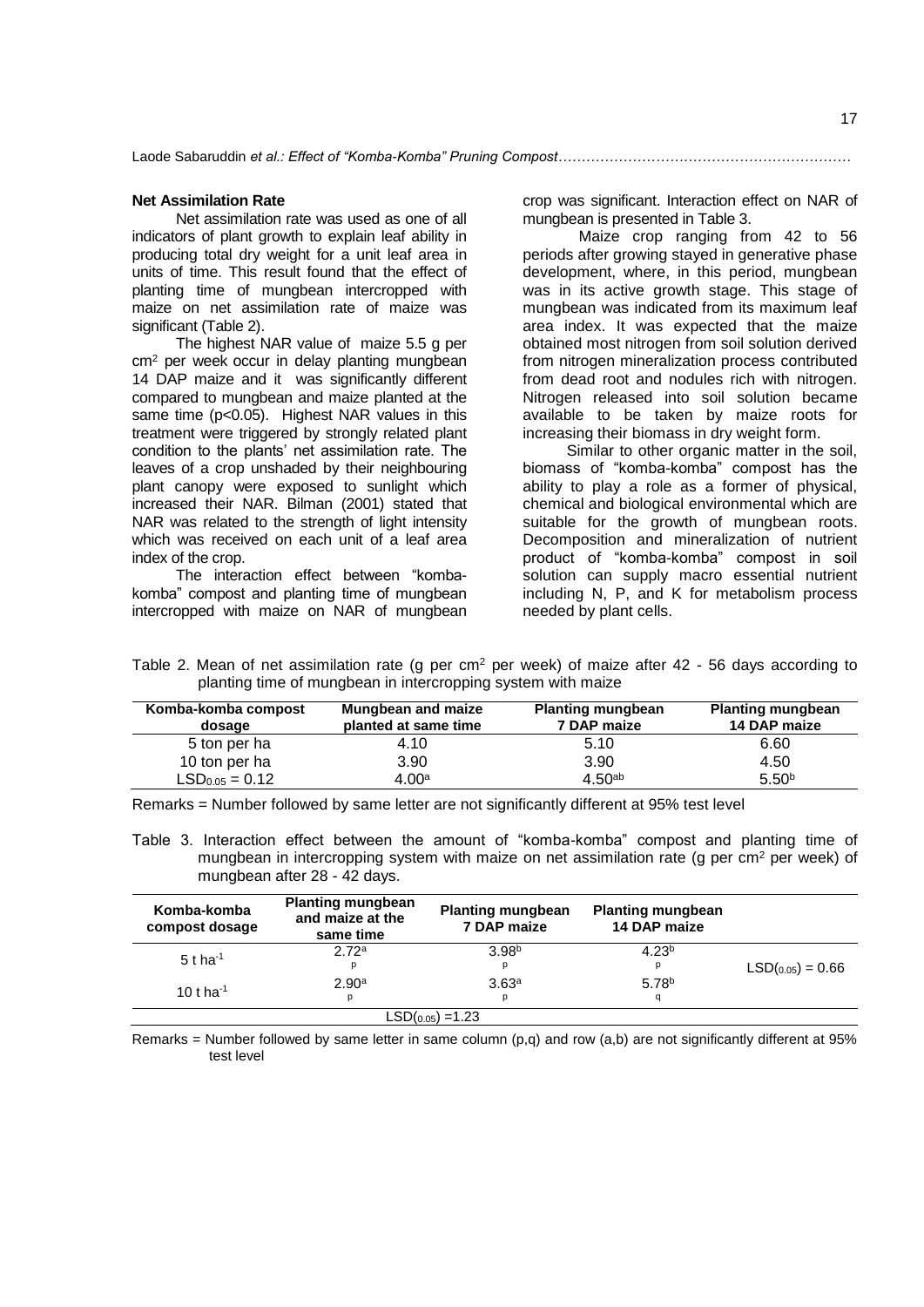This research revealed that the NAR of mungbean was about 5.78 g per cm<sup>2</sup> per week produced from interaction between "kombakomba" compost at 10 ton per ha with planting time of mungbean 14 DAP maize, and NAR values of mungbean were higher than those in combination of "komba-komba" compost at 5 ton per ha with planting time of mungbean 14 DAP maize (p<0.05). This result indicated that planting time of mungbean was only to 14 DAP maize so that the overlapping in maximum growth of those crops can be eliminated. In this periode, the mungbean initiated its active growth phase. Subsequently, most photosynthate as a product of metabolism process was accumulated in plant tissue of mungbean. NAR values which are relatively high in this conditions also showed that mungbean crop during the early phase receive direct of solar radiation without shaded by a canopy of maize so that affect the rate of  $CO<sub>2</sub>$  assimilation for mungbean crop growth, then this circumstances impacted  $CO<sub>2</sub>$ assimilation rate for young mungbean crop continued to increase. Consequently, NAR values were higher.

#### **Plant Dry Weight**

In this research, the planting time of mungbean in intercropping with maize intercropping with significantly affect the dry weight of maize and mungbean. The effect of dose of "kombakomba" compost and planting time of mungbean in intercropping with maize significant independently on the dry weight of both crops (Table 4).

The results showed that dry weight of maize was about 1.55 kg in delayed planting time of mungbean at 14 DAP maize (Table 4). The maize dry weight with planting time of mungbean at 7 DAP maize was not different. It would be different when mungbean and maize were planted at the same time relatively. A similar effect also occured in mungbean, where the delayed planting time of mungbean in intercropping with maize may have affected the dry weight of mungbean. The mungbean dry weight (0.13 kg) was obtained in the delayed planting time of mungbean at 14 DAP maize, and it was significantly different from the planting times of mungbean. Moreover, mungbean at 7 DAP maize produced dry weight of mungbean, and it was not different compare to mungbean and maize planted at the same time relatively.

Table 4. Mean of maize and mungbean dry weight (kg) according to planting time of mungbean intercropped with maize

| Komba-komba<br>compost<br>dosage | Planting mungbean and<br>maize at the same time | <b>Planting mungbean 7</b><br><b>DAP</b> maize | <b>Planting mungbean 14</b><br><b>DAP</b> maize |  |  |
|----------------------------------|-------------------------------------------------|------------------------------------------------|-------------------------------------------------|--|--|
|                                  |                                                 | Maize dry weight                               |                                                 |  |  |
| 5 ton per ha                     | 1.09                                            | 1.33                                           | 1.64                                            |  |  |
| 10 ton per ha                    | 1.40                                            | 1.45                                           | 1.46                                            |  |  |
| $LSD0.05 = 0.20$                 | 1.24a                                           | 1.39 <sup>ab</sup>                             | $1.55^{b}$                                      |  |  |
| Mungbean dry weight              |                                                 |                                                |                                                 |  |  |
| 5 ton per ha                     | 0.11                                            | 0.11                                           | 0.13                                            |  |  |
| 10 ton per ha                    | 0.11                                            | 0.11                                           | 0.12                                            |  |  |
| $LSD0.05 = 0.20$                 | 0.11 <sup>a</sup>                               | 0.11 <sup>a</sup>                              | $0.13^{b}$                                      |  |  |

Remarks = Number followed by same letter in same row are not significantly different at 95% test level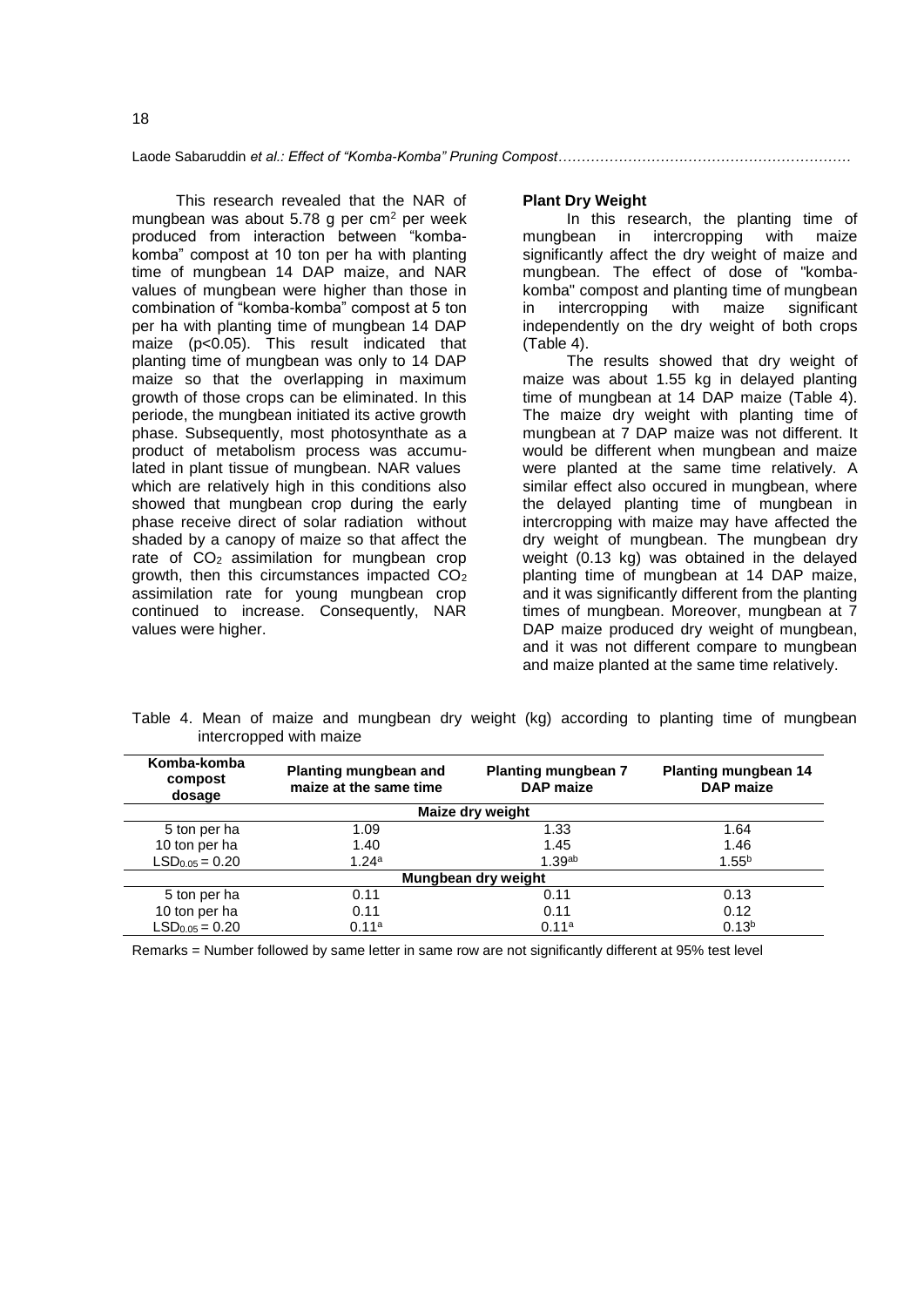Table 4 reveals that maize or mungbean dry weight increased with along delayed planting time of mungbean 14 DAP maize in intercropping system. It was indicated that a negative effect of competition between mungbean and maize on water, nutrient, and light could be minimized by delaying planting time of mungbean intercropped with maize. Similar statement was stated by Suntoro *et al.* (2001) where plant dry weight was an indicator of plant growth because the dry weight produced from photosynthate was accumulated in the plant tissue during its life cycle. According to Marschner (1997), plant dry weight can function as nutrient status indicator in soil because changes in nutrient availability level are strongly related to an increase in plant dry weight. However, nutrient in soil solution is available as uptake in plant root but the intense competition among individual plant becomes one of many biotic factors which can reduce the accumulation of photosynthate into parts of tissue and plant storage organs.

#### **Land Equivalent Ratio**

Land equivalent ratio values of various combinations of "Komba-Komba" compost and delayed planting time of mungbean intercropped with maize was greater than 1.0 (Table 5). This means that combination of "komba-komba" compost and planting time of second plant into row space of other plants grown during some days in intercropping system could be used to increase land efficiency, especially in the agro-ecosystem

like environmental condition of the research site including climate, soil type and cultivation management.

Table 5 represents that LER values ranged from  $1.55 - 1.58$ . The highest LER value  $(1.58)$ was obtained in the combination between "kombakomba" compost of 10 ton per ha and planting time of mungbean at 7 DAP maize. This value gives an indication that the yield (8.65 ton per ha) in intercropping system was higher than 43.24% compared to the average yield in sole crop, which means that land use via intercropping system was more efficient than that of sole crop system. LER value more than 1.0 explains that there was complementary and mutual interaction between mungbean and maize through intercropping system in this research. It is mean that competition between plant individuals (intraspecific and interspecific) to light and nutrients could be minimized by combining a legume and cereal crops in intercropping system (Seran and Brintha, 2010; Worku and Demisie, 2012).

Diversity Shannon's index in combination of the "komba-komba" compost was 10 ton per ha and mungbean dan maize planted together in same time was the highest (about 1.28), whereas the combination of the "komba-komba" compost 5 ton per ha and planting time of mungbean 14 DAP maize was the lowest (about 0.32), meaning that organic matter availability was significant in soil tropical management.

| <b>Treatments</b>             | <b>Yield of maize</b><br>(ton per ha) |                     | <b>Partial</b><br><b>LER of</b> | Yield of mungbean<br>(ton per ha) |                     | <b>Partial</b><br><b>LER of</b> | <b>LER</b> |
|-------------------------------|---------------------------------------|---------------------|---------------------------------|-----------------------------------|---------------------|---------------------------------|------------|
|                               | <b>Inter</b><br>cropping              | <b>Sole</b><br>crop | maize                           | <b>Inter</b><br>cropping          | <b>Sole</b><br>crop | mungbean                        | values     |
| $B_1W_0$                      | 7.94                                  | 8.74                | 0.91                            | 0.41                              | 0.64                | 0.64                            | 1.55       |
| $B_1W_1$                      | 7.90                                  | 8.74                | 0.90                            | 0.45                              | 0.67                | 0.67                            | 1.57       |
| $B_1W_2$                      | 8.52                                  | 8.74                | 0.97                            | 0.44                              | 0.79                | 0.56                            | 1.53       |
| $B_2W_0$                      | 7.82                                  | 8.85                | 0.88                            | 0.66                              | 0.98                | 0.67                            | 1.55       |
| B <sub>2</sub> W <sub>1</sub> | 8.00                                  | 8.85                | 0.90                            | 0.65                              | 0.96                | 0.68                            | 1.58       |
| $B_2W_2$                      | 8.02                                  | 8.85                | 0.91                            | 0.61                              | 0.93                | 0.66                            | 1.57       |

Table 5. Land equivalent ratio values on varied "komba-komba" compost dosage and planting time of mungbean intercropped with maize

Remarks =  $B_1$  "komba-komba "compost amount 5 ton per ha;  $B_2$ , "komba-komba" compost amount 10 ton per ha;  $W_0$ , mungbean and maize planted in same time;  $W_1$ , delayed planting of mungbean 7 DAP maize;  $W_2$ , delayed planting time of mungbean 14 DAP maize.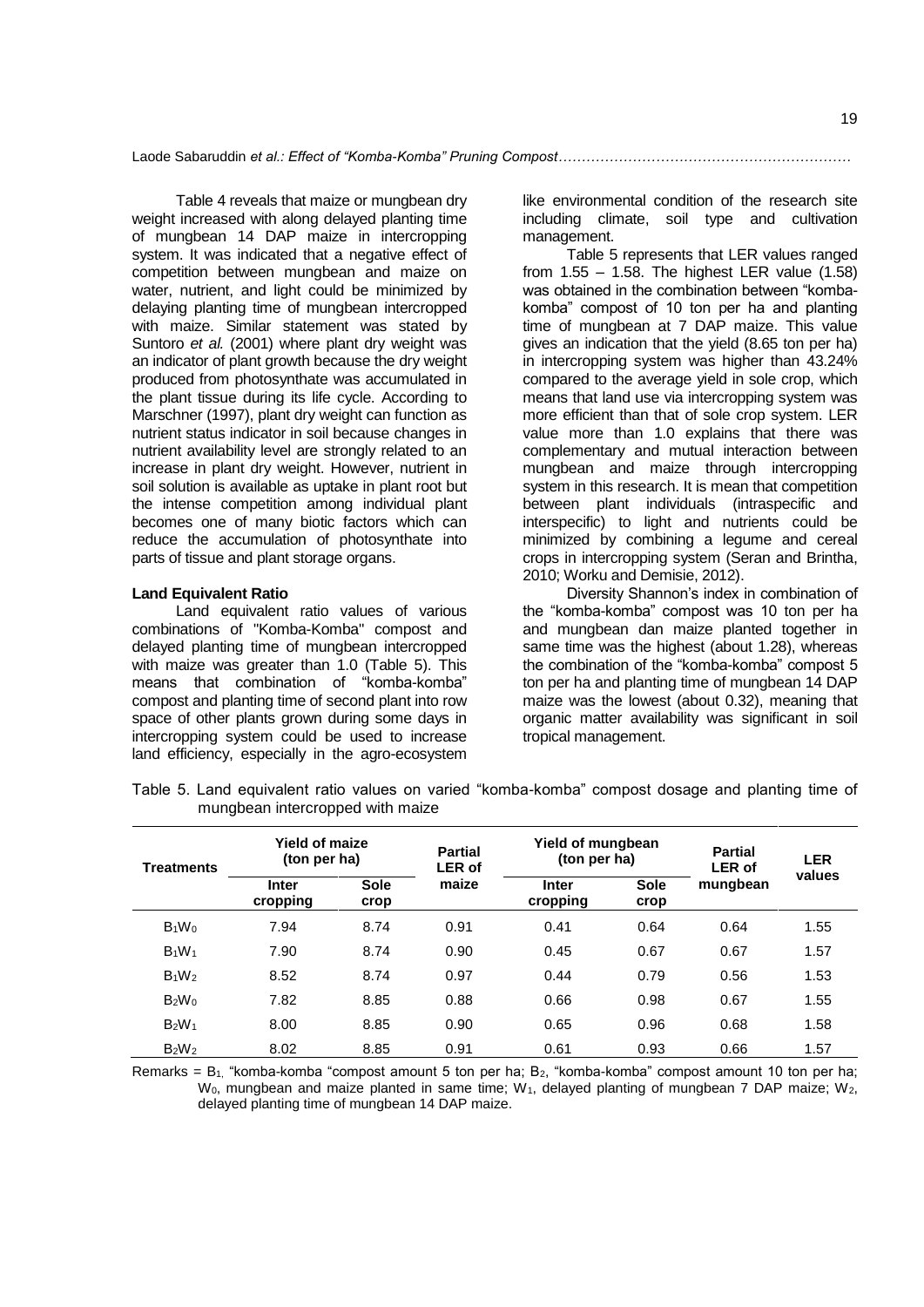



Figure1. Soil fauna Shannon's diversity index according to combination between komba-komba compost level and planting time of mungbean intercropped with maize. Symbol details:  $B_1$  is "kombakomba" compost 5 ton per ha;  $B_2$  is "komba-komba" compost 10 ton per ha; W<sub>0</sub> is mungbean and maize planted in same time; W<sub>1</sub> is planting time of mungbean 7 DAP maize; W<sub>2</sub> is planting time of mungbean 7 DAP maize

Soil fauna is able to have indirect influence on productivity of plant through its role in decomposition and nutrient released into soil solution. Ouedraogo *et al*. (2006) reported that soil macrofauna (such as Coleoptera, Orthroptera, Isoptera, and Formicidae) was able to increase water and nutrient efficiency of crop in tropical agro-ecosystem. It was compared in Shonnon's index and LER values to know how the relation between soil fauna diversity and land efficiency was. It was found that the relation between soil fauna diversity and LER values were variable.

#### **CONCLUSIONS**

Interaction effect between "komba-komba" compost 10 ton per ha and delayed planting time of mungbean 14 DAP maize in intercropping system with maize affected NAR of mungbean 5.78 g per cm<sup>2</sup> per week. Net assimilation rate of maize 5.50 g per cm<sup>2</sup> per week obtained at planting time of mungbean 14 DAP maize. LER values was increased trend according to addition of "komba-komba" compost amount on soil in varied delayed planting time of mungbean after few days of maize grown. Abundance and diversity of soil fauna were also increased according to

addition of the compost amount in this intercropping system. The relation between soil fauna diversity and LER values was variable. In conclusion, the application of "komba-komba" compost of 10 ton per ha and delayed planting time of mungbean 14 DAP maize in intercropping with maize is suitable for the region where the experiment was conducted.

## **ACKNOWLEDGMENT**

We greatfully thank to Directorate General of Higher Education, National Education Ministry for funding this research through "Competitive Grant" in 2008 with grant number: 023d/J29.2/ DIKTI/PG/2008. Gratitude is also addressed to all our students for their assistance during this field experiment.

## **REFERENCES**

Ahmed, F., T. Haraguchi, O. Hirota and Md. A. Rahman. 2000. Growth analysis, yield and canopy structure in maizemungbean intercropping. Bult. Inst. Trop. Agr. Kyushu Univ.23: 61-69.